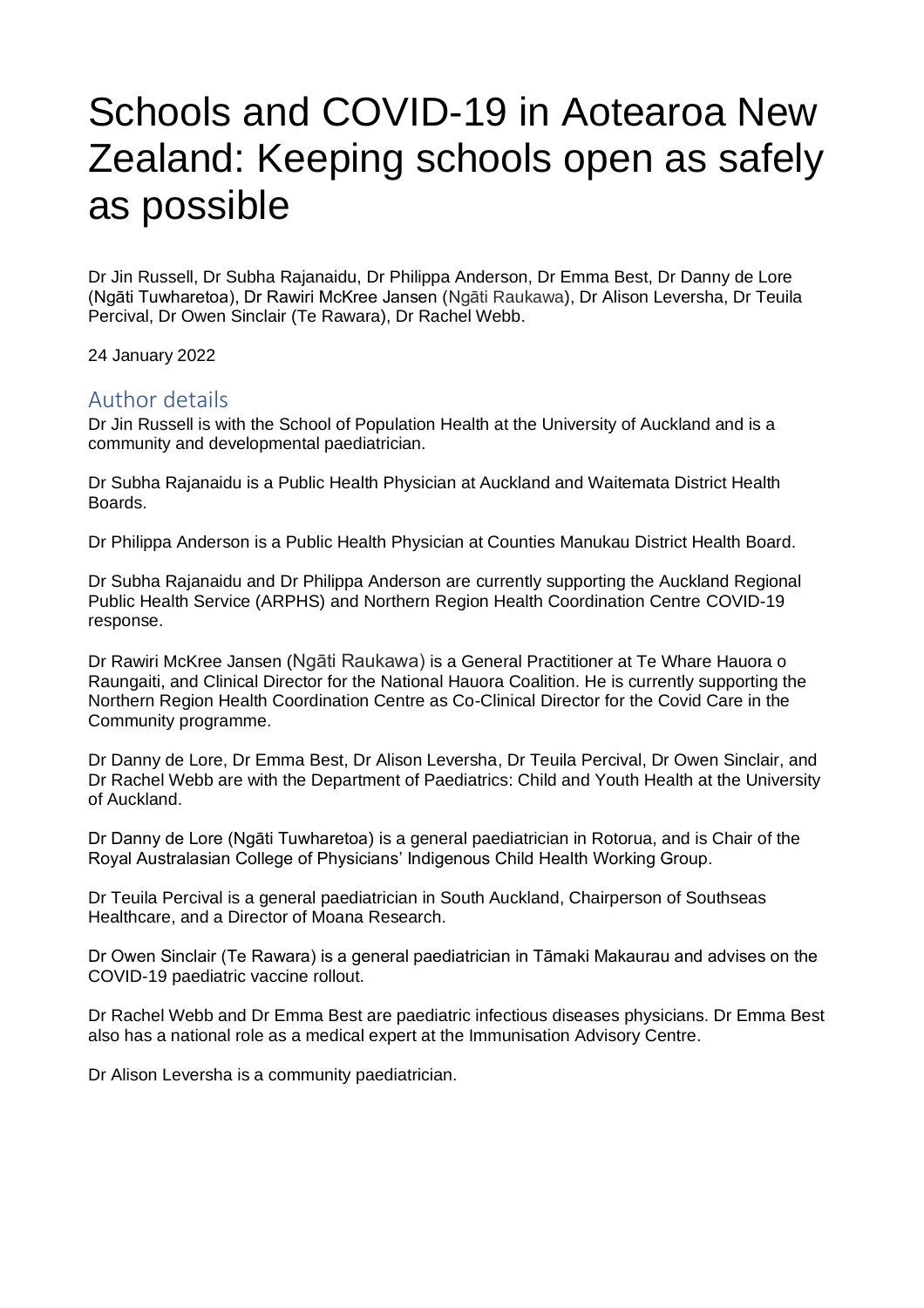## **Key points**

- The surge of the Omicron variant overseas is causing significant disruption to healthcare and schooling. Comprehensive planning for children in the event of an Omicron outbreak is required.
- Child-centred policy decisions should aim to protect children from both the direct and indirect harms of COVID-19 and the pandemic.
- COVID-19 is a less severe illness among children than in older age-groups.
- Aotearoa New Zealand has a highly vaccinated adult population with all school-aged children now eligible for the vaccine, providing direct protection to COVID-19.
- Policy decisions that protect children from the indirect harms of the pandemic should also be prioritised.
- Schools are not a major driver of transmission when other higher risk contexts remain open.
- School closures cause significant indirect harm to children, including widening educational inequities, poorer mental health, behavioural difficulties, social isolation, family stress, family violence, and food insecurity.
- Māori and Pacific children and children from low socioeconomic backgrounds are disproportionately negatively impacted by school closures.
- Indirect harms from school closures may have life-long impacts through toxic stress on the developing brain and educational inequities.
- Test-to-stay and surveillance strategies using rapid antigen testing may be constrained by supply and come with operational challenges but still warrant consideration as sound public health policies.
- Despite efforts, a massive COVID-19 outbreak, such as with the Omicron variant, may lead to unavoidable school closures, due to significant school-based outbreaks, critical numbers of staff falling ill, or local lockdowns.

## **Recommendations**

- Closing schools in order to reduce overall community transmission should not occur if other higher-risk contexts in society remain open. Closing schools should be a last resort, and enacted only as part of a localised lockdown.
- An equitable, rapid vaccine rollout for 5- to 11-year old children is necessary to uphold Te Tiriti o Waitangi.
- Urgently optimising COVID-19 mitigations such as ventilation and mask-wearing in schools as part of a multi-layered approach in light of the Omicron variant, and ahead of winter 2022.
- Work to improve ventilation within schools should be adequately resourced so changes are timely and equitable.
- Mandatory mask-wearing for staff and students in Year 4 and upwards should continue when schools return.
- To avoid inconsistencies in school closures between schools, guidance produced by the Ministry of Education could advise on thresholds for safe staffing.
- In the event of unavoidable school closures, we advocate for preserving access to school for regular outdoor learning sessions and activities (e.g. twice weekly physical education sessions, small group learning sessions, games). Opportunities for interacting with friends and teachers will maintain relationships and connection to school and come with so many benefits for children at very low risk.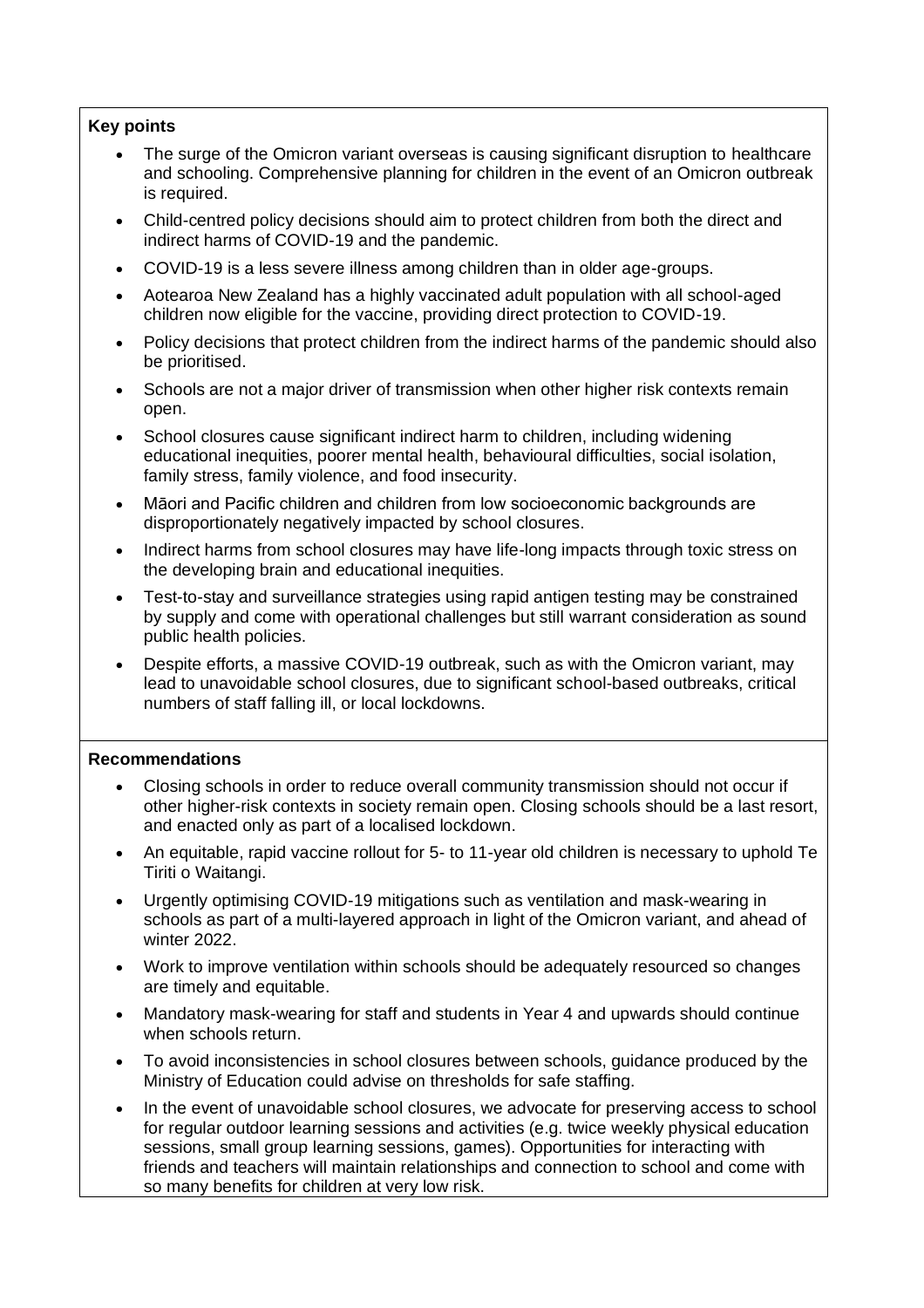• Public communication directed to parents, including the discussion of indirect harms to children from lack of access to schooling, would support parents to make informed decisions on school attendance/return.

## Introduction

The COVID-19 Omicron (B.1.1.529) variant situation is rapidly evolving with daily case numbers surging overseas; a function of the new variant's increased transmissibility and potential to evade immunity from previous infection and vaccination (1). The explosion of COVID-19 cases is causing serious disruption to essential services and schooling in many jurisdictions (2). It is imminent that Omicron will breach MIQ and spread rapidly throughout Aotearoa New Zealand. When this happens, it is likely that there will be calls to close schools. **What would this mean for children and young people? What sorts of policy decisions are optimal for them?**

Much of the public health commentary thus far has focused on protection from COVID-19 infection, that is, on reducing the direct harms of COVID-19. But in children, this commentary needs to be balanced by inclusion of protection from significant indirect harms.

Direct harms refer to COVID-19 illness among children and their whānau. Indirect harms include, but are not limited to, bouts of isolation and quarantine, school closures, family stress, and household financial strain. Children can experience or be exposed to family violence, abuse and neglect, food insecurity, and overcrowding.

**From a child-centred perspective, the stated goal of policy decisions should be to protect children from both the direct and indirect harms of COVID-19 and the pandemic.**

# Direct harms of COVID-19 infection in children

In terms of direct harms from COVID-19 infection, children experience less severe illness from COVID-19 compared to older age groups. The majority of children who are infected with COVID-19 experience a mild or asymptomatic illness (3). In rare cases, serious illness requiring hospitalisation and complications such as multi-inflammatory syndrome in children (MIS-C) and persisting symptoms (long COVID) can occur and these constitute good reasons for all children to be vaccinated to protect against COVID-19 (3). Children with certain pre-existing conditions are at increased risk of severe illness. Though infrequent, severe illness and hospitalisation from COVID-19 are expected to be inequitably distributed with worse outcomes for tamariki Māori and Pacific children, as is seen for other illnesses in Aotearoa New Zealand (4–6).

Emerging observational data and paediatric clinical experience suggests that infection with the Omicron variant is less severe and conveys a lower risk of hospitalisation compared to the Delta variant, including among the paediatric population (7–9). A significant proportion of paediatric hospital admissions are due to incidental COVID-19 infection rather than COVID-19 illness per se, or due to social admissions when parents or caregivers are too ill to look after their children.(10)

However, massive community transmission is likely to put pressure on healthcare systems due to large numbers of cases, even if the proportion of children needing hospital care is very low. Caution in applying lessons from overseas data directly to the New Zealand population is needed, because the success of the elimination strategy and MIQ controls so far has meant New Zealand children are relatively immunologically naive against COVID-19 compared to their overseas peers, potentially biasing estimates of severity.

Emerging evidence suggests that a small proportion of children can also experience persistent symptoms, such as cough, headache, fatigue, and concentration difficulties, following COVID-19 infection - commonly referred to as long COVID (11). Emerging evidence suggests long COVID symptoms are consistently less common among children than adults, but it is uncertain what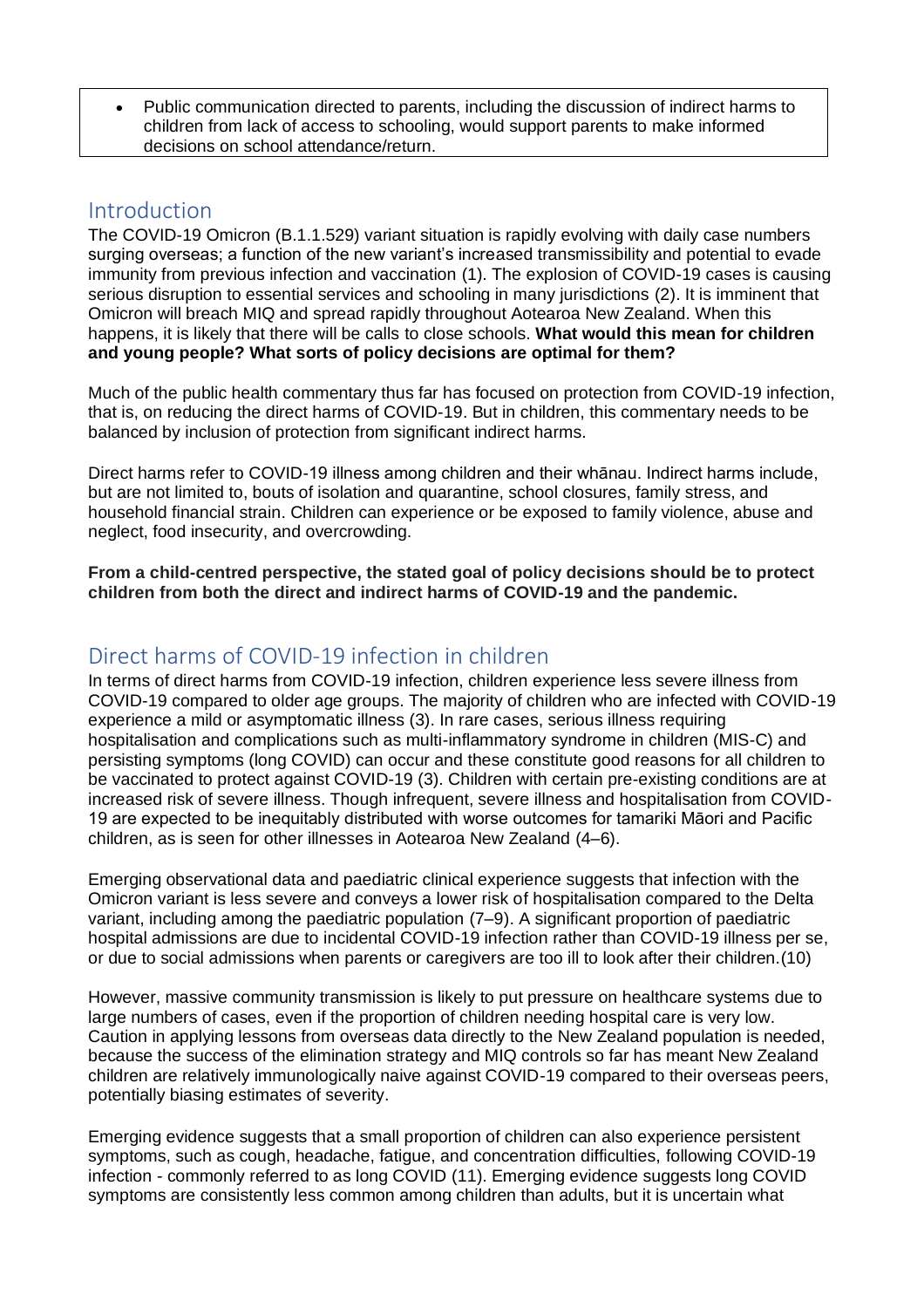proportion of children experience long COVID symptoms following an infection (11,12). The majority of studies find that persisting symptoms in children resolve by 8 to 12 weeks (11). Further research is required as the small evidence base on long-COVID symptoms in children is limited by a large number of studies containing significant methodological flaws (11).

## *Vaccination protects children and their families from COVID-19*

At the time of writing, 93% of eligible persons in Aotearoa New Zealand have received two vaccination doses to protect against COVID-19 and over 700,000 booster doses have been administered (13). Inequities persist with 83% of eligible Māori having received two doses (13). Overall vaccine coverage of the 12- to 19-year age group is high and still climbing, having reached 90% for two vaccine doses and 95% for single doses but with slower uptake for Māori (13).

The 5- to 11-year paediatric vaccine rollout which commenced on January  $17<sup>th</sup>$  is a turning point in the pandemic for school-aged children. Vaccination with the Pfizer mRNA vaccine offers protection for children from COVID-19, mitigating direct health impacts of the virus. The Pfizer vaccine has an excellent side effect profile, serious adverse events are rarely reported, and the risk of myocarditis following vaccination is extremely low (14).

Vaccine efficacy against symptomatic infection in 5- to 11-year-olds was estimated to be 91% in the Pfizer clinical trial after two doses. In adolescents, two doses are 91% effective against MIS-C, 94% effective against hospitalisation, and 98% effective against ICU admission (15). A single dose of the Pfizer vaccine can also provide excellent protection against hospitalisation in the short term, estimated at 85% among 16- to 17-year-olds (15), and also against MIS-C (16).

There is no available data yet as to the extent that two Pfizer doses protects children from severe illness or hospitalisation after Omicron infection, however among adults, two Pfizer doses still offers a high degree of protection against hospitalisation (15). It is also not known whether vaccination protects against long COVID in children, but the incidence of persisting symptoms following infection with the Omicron variant is also unknown.

**The Pfizer vaccine has a very safe side effect profile for children**. Between 3rd November to 19th December 2021, over 8.7 million paediatric doses of the Pfizer vaccine were administered to 5- to 11-year old children in the United States (14). Serious adverse events were very rare with a lower rate of myocarditis observed compared to older age groups (14). Wide experience now with adolescents and adults adds weight to this excellent long term safety information.

**It is essential that the paediatric vaccine rollout is rapid and equitable to uphold Te Tiriti o Waitangi,** learning from the inequitable vaccine rollout in adults, and using school sites where possible to increase equity of access for tamariki and their whānau (6).

Booster doses for adults aged 18-years and older also indirectly protect children. Children suffer immensely when parents, caregivers, and whānau members fall ill, are hospitalised, or die from COVID-19 (17). An equitable and rapid rollout of booster doses is an urgent priority, alongside continuing to close equity gaps in first and second doses for Māori.

# A call to protect children from indirect pandemic harms

Aotearoa New Zealand has a highly vaccinated adult population with primary and intermediate school-aged children now also eligible for the vaccine, providing them with direct protection to COVID-19. This is on the background of children having a lower risk of severe disease than older age groups. In light of this, **we call for policy decisions that also protect children from the indirect harms of the pandemic.** Policy decisions should uphold the holistic needs of children who are largely voiceless in society.

## *Definitions: Open Schools and Closed Schools*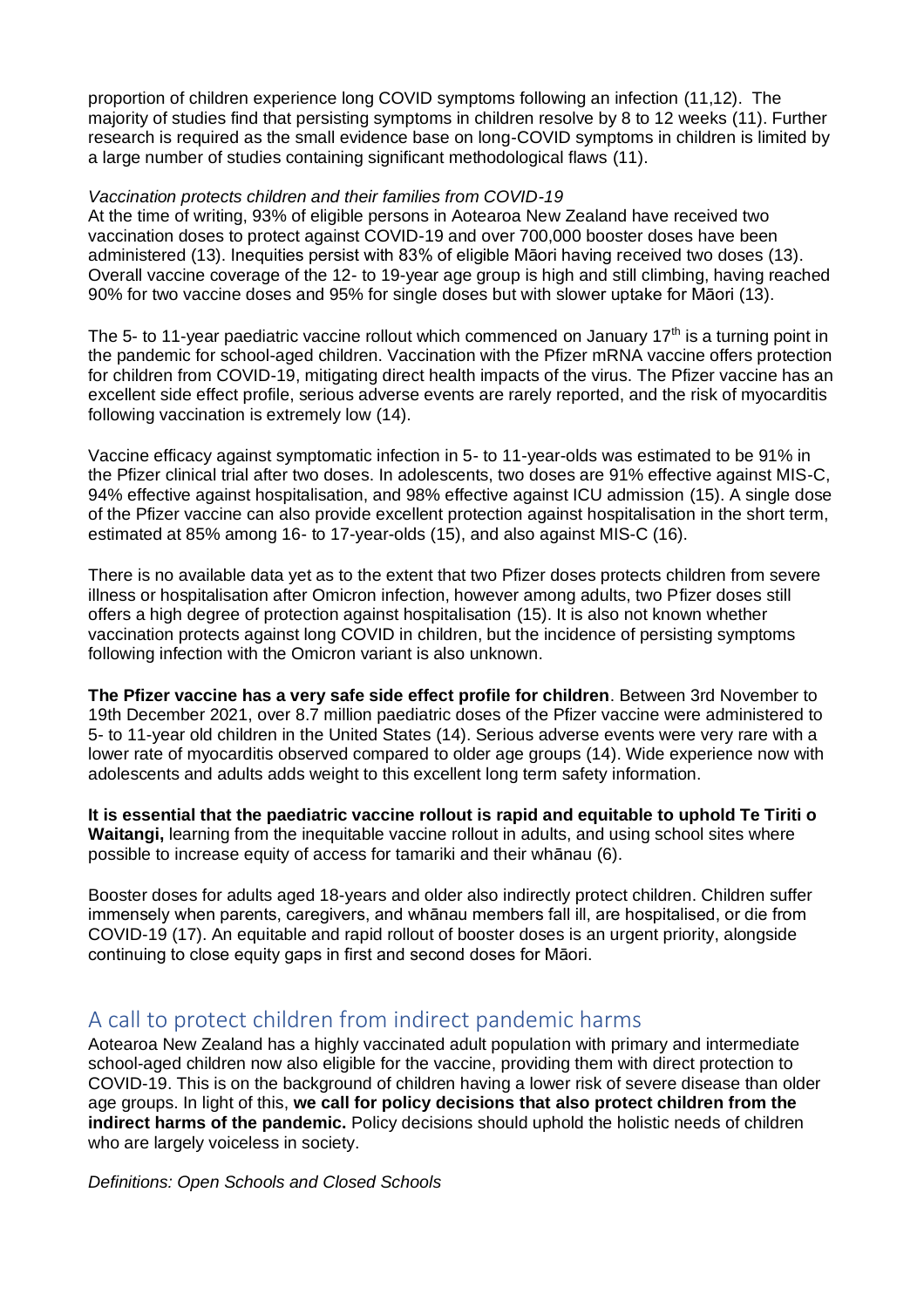A key pillar in preventing indirect harms to children in the pandemic is to keep schools open for inperson learning as much as possible. In this piece, we use the term "school closure" to refer to school sites being closed for in-person learning. Online or remote learning may be occurring, or there may be a hybrid model where some in-person learning occurs for a small number of students.

### *Schools are essential services*

Schools are essential services for children. Alongside formal education, schools are where children make friends, play, exercise and move, and access books, stimulating resources, resource teachers and in some cases health services. Schools are a key component of the social safety net for children and their whānau, providing school meals, identifying children at risk of abuse and neglect, and providing wraparound social and psychological support.

Over 2020, school closures were part of COVID-19 mitigations in all Organisation for Economic Co-operation and Development (OECD) countries, in an effort to reduce community transmission of SARS-CoV-2 (18). Within Aotearoa New Zealand's elimination strategy, stringent lockdowns, including school closures, were used to effectively stamp out community transmission, resulting in schools reopening fully and for long periods when COVID-19 community cases were zero or low. Aotearoa New Zealand topped the OECD for the number of days that schools were fully open over the first eighteen months of the pandemic (18).

## *In a post-elimination context, school closures are a last resort for controlling community transmission*

In a post-elimination context, prolonged school closures are not an optimal, evidence-based, or sustainable strategy for children. A recent systematic review of observational studies including data from 150 countries was inconclusive as to the impact of school closures and school reopenings on SARS-CoV-2 community transmission (19). Another recent systematic review and meta-analysis concluded that secondary attack rates were markedly lower in schools than in households, with the incidence of school infections rising and falling as a reflection of overall community infections (20). While these studies were completed before the rise of the Omicron variant, it seems reasonable to expect that similar patterns will hold, even though the Omicron variant is much more transmissible.

We contend that schools are not the major drivers of community transmission in society when compared to other workplaces and other sites of community interaction (churches, sports fixtures, gyms, restaurants and bars), perhaps due to multi-layered mitigations to prevent COVID-19 transmission in schools (21).

## **In light of this evidence, closing schools in order to reduce overall community transmission should not occur if other higher-risk contexts in society remain open. Closing schools should be a last resort, and enacted only as part of a localised lockdown.**

## *Educational harms from prolonged school closures*

There is strong evidence that prolonged school closures cause educational harm due to lost learning. Concerningly, school closures and remote learning exacerbate existing educational inequities (18). Reports based on standardised educational assessments in England found that, at the primary school level, for instance, learning losses represented up to 2.2 months in reading and 4.5 months in maths for disadvantaged students by the first half of the autumn 2020 school term (18). Catch-up learning happens after schools reopen, but students from disadvantaged backgrounds can continue to lag behind their advantaged peers (18).

In Aotearoa New Zealand, Māori and Pacific children experience significant educational disadvantages. Educational inequities have persisted for generations of Māori and Pacific students. Because of this Māori and Pacific students are most negatively impacted from school closures, and have the most to gain from schools remaining open for in-person learning (22,23). Māori and Pacific communities are fully aware that the education system produces differential outcomes for their children. To achieve high attendance for Maori and Pacific in this context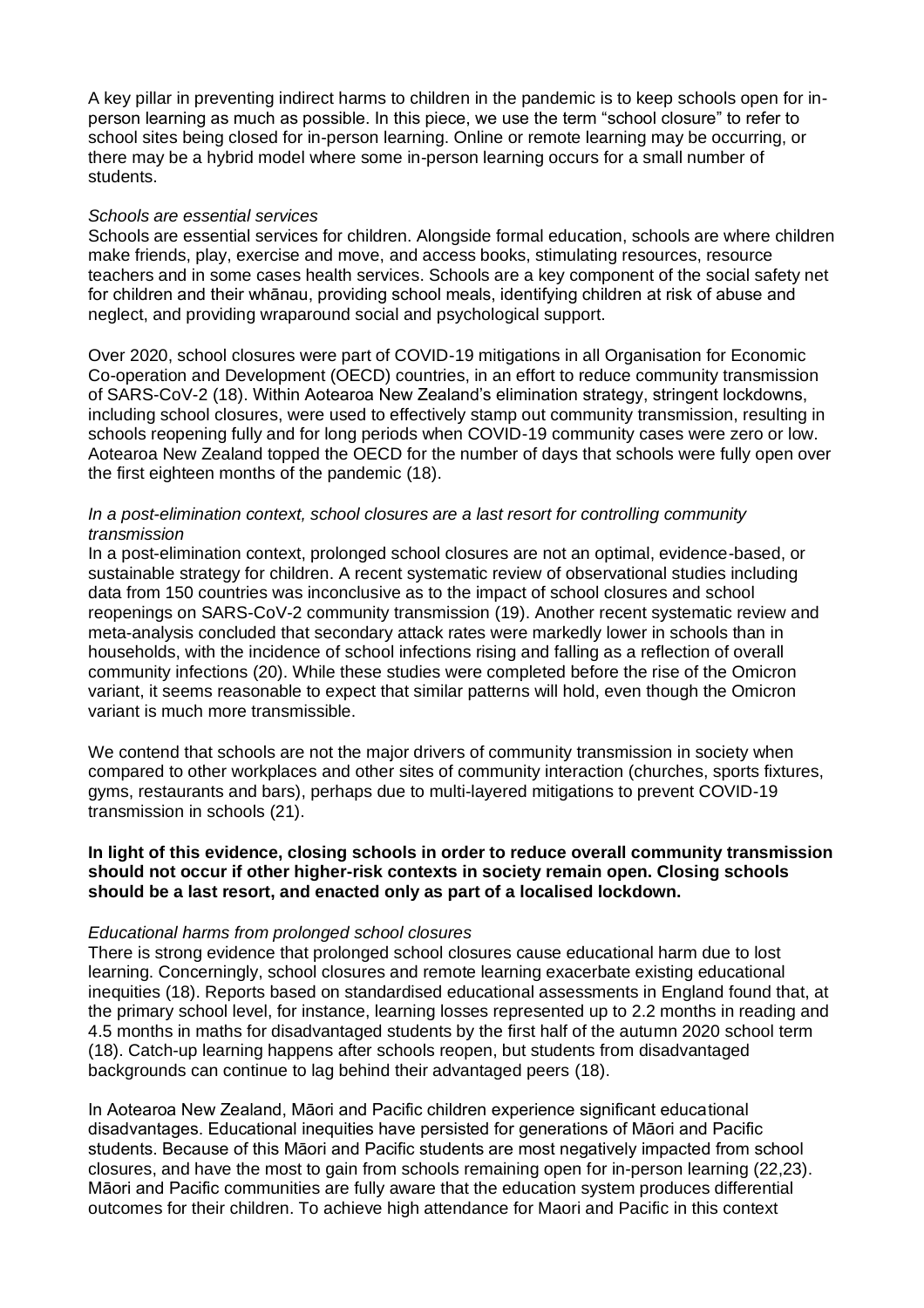specific messaging will be required. This should be culturally specific and delivered by Māori and Pacific people who understand the barriers their communities face (24).

## *Emotional and social harms from prolonged school closures*

Prolonged school closures and lockdowns can be a significant strain on children's emotional and mental health. While many children demonstrate resilience in the face of widespread restrictions, a substantial proportion of children experience poorer mental health, increasing behavioural concerns, lack of access to friends, play opportunities, and stimulating resources (25). Social isolation, economic insecurity, financial stress and parents having divided attention at home, contribute to increased family stress, family violence, worsened parental mental health, and food insecurity (26). Children from disadvantaged families are disproportionately negatively impacted (25).

These findings are echoed in New Zealand surveys completed at the time of the first nationwide lockdown. One-in-ten participants in a New Zealand survey completed in April 2020 during lockdown reported having directly experienced some form of family harm during lockdown, including sexual assault, physical assault, harassment and threatening behaviour (27). These are likely to be underestimates of true incidence due to lower response rates from vulnerable communities.

A survey of the Growing Up in New Zealand child cohort completed in May 2020 during Alert Levels 2 and 3 by 10- and 11-year-old children found that children who reported household financial worries and children with two or more wellbeing and developmental difficulties when they were 8 years old, were more likely to have higher depression and anxiety scores during the lockdown (28). Children who were learning from home at the time of the survey were more likely to report poorer health compared to children of essential workers who had returned to school (28).

Children with neurodevelopmental and behavioural difficulties are at increased risk of abuse and neglect, particularly within challenging family contexts due to increased family stress and reduced access to disability and educational supports, social workers, therapists, and respite.

### *The impact of toxic stress upon the developing brain*

Children living in stressful family environments rely upon access to safe, nurturing adults in the wider whānau and community, and safe and stimulating contexts outside of the home such as school, early education, and play opportunities, to maintain resilience. Exposure to prolonged, highly stressful experiences in childhood - that is, toxic stress - can lead to permanent changes in the architecture of the developing brain and stress-hormone systems with life-long impacts on health, development, cognition, and learning (29,30). These impacts are harder to quantify than case counts and hospitalisations but are very real. Calls for school closures driven by concerns regarding possible long-term effects of COVID-19 infection need to be weighed against the known life-long harms to children resulting from school closures.

## *Social support for children and families*

Some of these harms can be mitigated by social support for children and their families in the event of isolation due to illness, school closures, or local lockdowns. Community health providers and other community-based organisations provide support to families in the form of food parcels, essential items, and home-based healthcare. Priority funding should allow these organisations to rapidly upscale their activities in the event of an Omicron surge, particularly for Māori, Pacific and low socioeconomic communities. Supplying households with adequate income also enables compliance with restrictions to increase and may reduce toxic family stress (31).

## Mitigations to prevent COVID-19 transmission in schools

While the incidence of COVID-19 within schools generally reflects the level of COVID-19 in the surrounding community, COVID-19 mitigations in schools are effective in reducing COVID-19 transmission (32,33). When prevention strategies are consistently and correctly used, the risk of SARS-CoV-2 transmission in the school environment is decreased (32,34).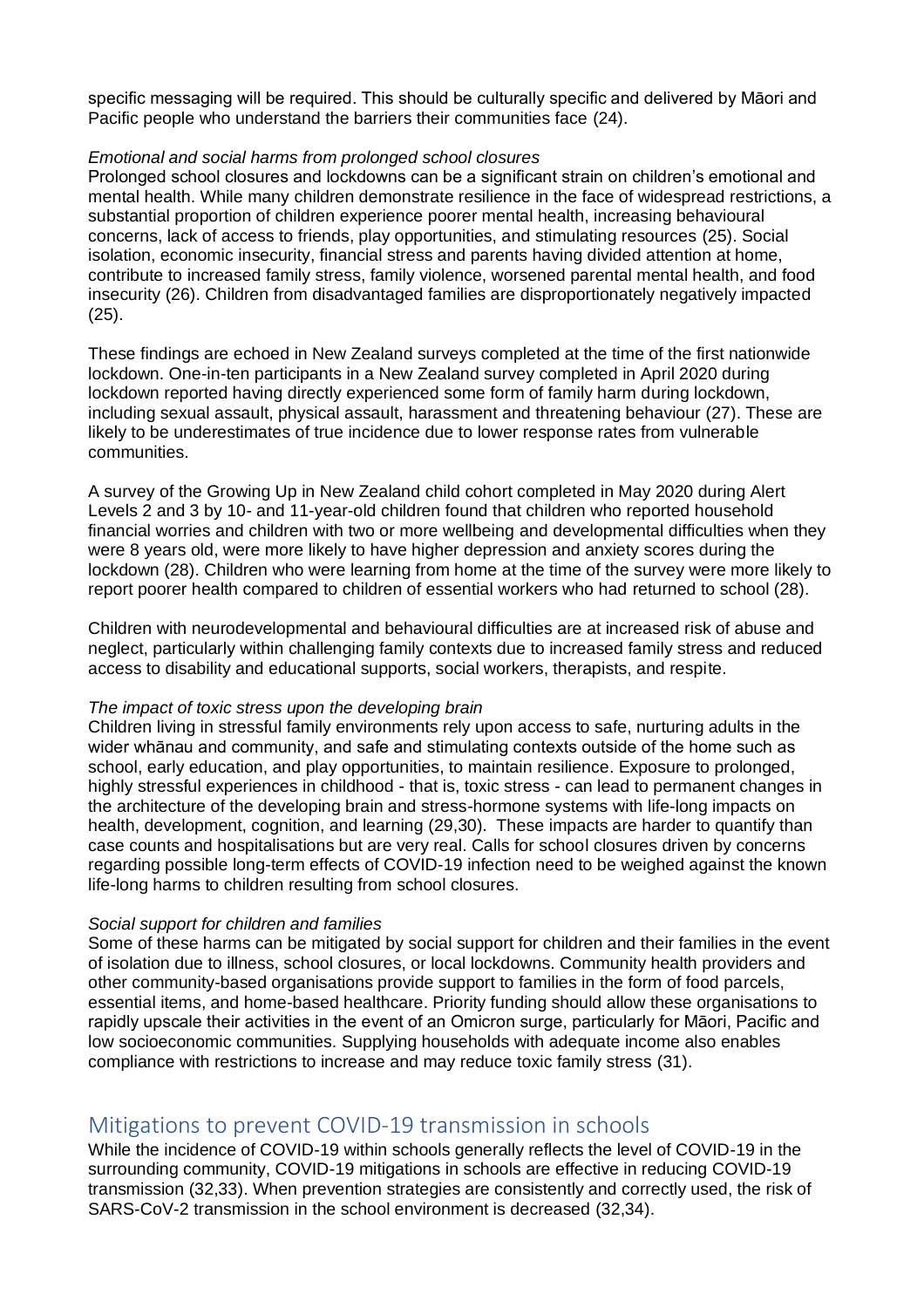It is vital to consider the needs of students attending special schools. Mitigations are a crucial component of protecting special school students. Special schools need a more intensive response to protect their higher risk students and would benefit from dedicated plans and a higher level of Ministry and public health support. The recommendations that we make below are most applicable to mainstream schools.

## *Continuing a multi-layered approach to mitigations*

Improving ventilation, using well-fitted masks, physical distancing where possible, good hygiene, and the avoidance of high-risk activities such as singing indoors, are all known to reduce COVID-19 transmission within schools, particularly when these preventative measures are layered up (21,32–34).

**These measures need to be urgently optimised to account for the higher transmissibility of the Omicron variant and in anticipation of winter.** It is also vital that we consider the health and wellbeing of children with pre-existing conditions who are at higher risk within schools.

Although mitigations may not prevent all instances of transmission, these may prevent a proportion of class outbreaks and wider school closures. Each day of in-person school time counts.

Vaccination of teachers and students is a key layer of protection. Mandates for school staff to have received two vaccine doses are in place, and we recommend careful consideration as to whether mandates are extended to include booster doses as well, which will protect both staff and students alike.

## *Enabling best practice*

Schools, particularly in the Auckland region, are already experienced in implementing a suite of evidence-based mitigations to prevent transmission. However, optimisation of these mitigations could be enhanced by the Ministry of Education review of school mitigation plans with the Ministry providing support and tailored recommendations to enable best practice, acknowledging the uniqueness of each school's built environment.

### *Ventilation strategy*

Ventilation is a crucial layer of the multi-layered approach in light of SARS-CoV-2 airborne transmission (35,36). Ventilation works in the background to protect every person in a space without the need for alteration in behaviour, making it an ideal mitigation strategy. New Zealand is currently well positioned to maximise natural ventilation and outdoor learning during the summer months. Plans are currently underway to support schools to identify areas of need within the school environment through the use of CO2 monitors and other tools, and to implement strategies and solutions to optimise ventilation. **Adequate resourcing for Ministry of Education property and ventilation teams and schools in this endeavour is essential**, to ensure that schools are well-supported to progress this work in a timely fashion.

Where adequate natural ventilation is not possible and/or for high risk spaces such as staff rooms and nurse offices, in some overseas jurisdictions (for instance Germany, USA, Australia) portable HEPA air cleaners for air filtration are installed in schools as an additional layer of protection (37,38). The provision of any portable HEPA air cleaners needs to uphold health equity, ensuring that schools in higher risk communities are adequately resourced.

Making these investments will benefit children's health over the long term through preventing health harms from other common respiratory viruses such as influenza and RSV.

## *Masks*

Wearing a face mask to protect others from potentially infectious aerosols and droplets, called source control, has been shown to be a highly effective infection control strategy to limit the spread of COVID-19. **An urgent review of optimal masking strategies in schools needs to be**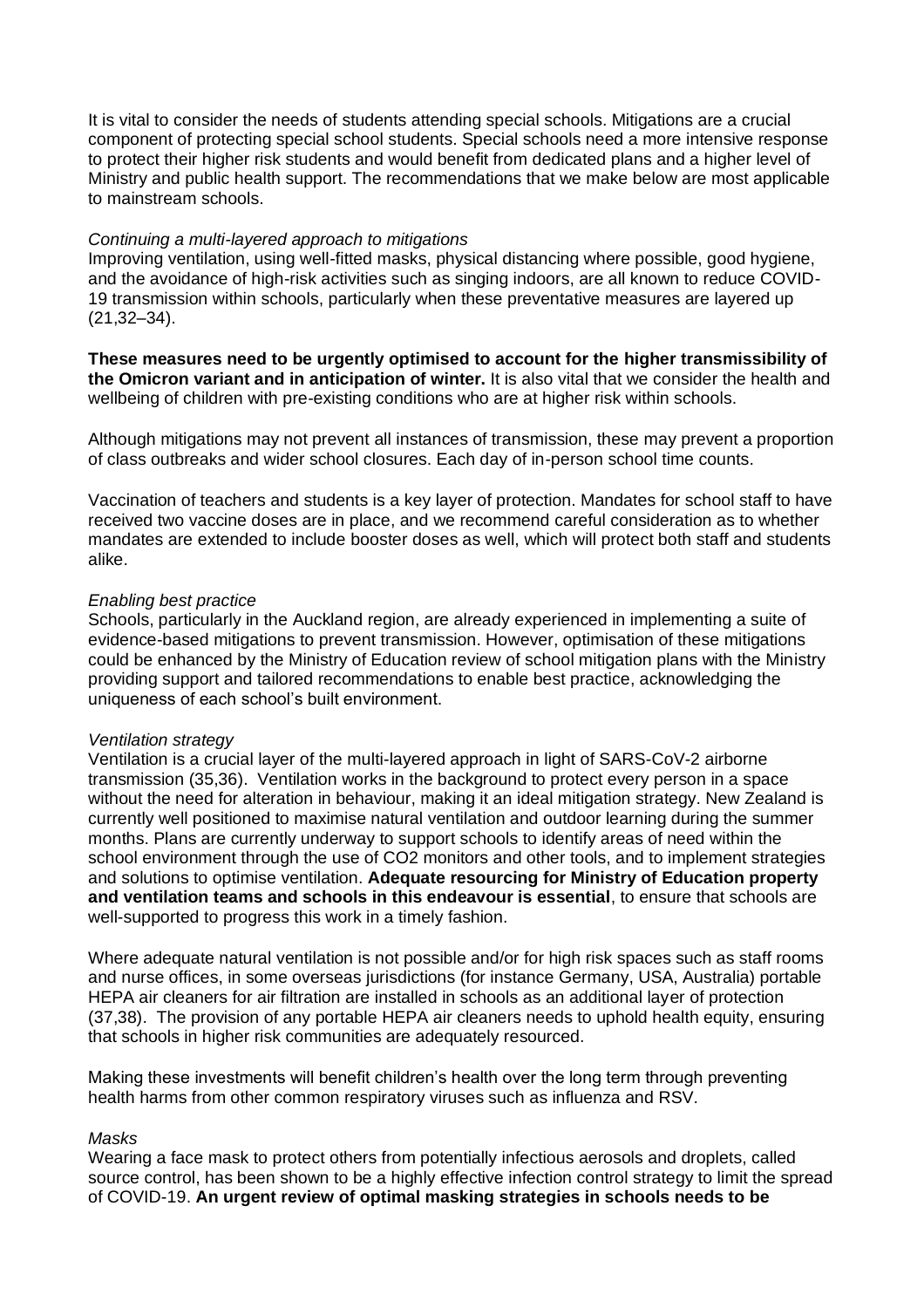**undertaken.** The efficacy of masks is a function of the quality and fit of the mask, and user mask behaviour. Inconsistent mask use may have contributed to school-based outbreaks (39,40).

**We recommend that masks continue to be mandatory for staff and for students in Year 4 and upwards, and recommended for students in lower year levels when schools return.** This cut-point reflects the desire to balance the prevention of COVID-19 transmission against the developmental needs of young children, especially the large numbers of children with speech, language, and hearing difficulties. Lowering the age for mandatory masking can be considered in light of changing circumstances, with consideration for children with developmental and sensory difficulties. Where schools are able to create a strong mask-wearing culture, overseas experience shows that it is possible for even young students to comply.

Teachers specifically need to be provided as much individual protection as pragmatically possible, especially as they are a critical workforce to maintain the safe and effective running of the school. Decisions regarding optimal masks for the teacher workforce are best made by infection control expert groups. However, in principle we see that in an Omicron outbreak, teachers may be exposed more frequently to COVID-19 compared to other professionals in the workplace due to the fact that teachers interact with large numbers of students, and vaccines will not be mandated in order for students to access school. In light of this, we would advocate for strong mask protections for teachers.

#### *Test, trace and isolate*

Aotearoa New Zealand has so far employed a successful test, trace and isolate strategy, including as a COVID-19 prevention strategy within schools. However, overseas experience has shown that the exponential growth of Omicron outbreaks rapidly outpaces testing capacity and overwhelms contact tracing systems.

It is very likely that in the event of an Omicron outbreak in Aotearoa NZ that our testing and contact tracing systems would come under similar pressure. Rapid antigen testing could be used, as overseas, but may also suffer from similar supply constraints. Access to COVID-19 testing resources may need to be prioritised for healthcare settings treating higher risk individuals. This may necessitate a shift to using symptom-based diagnostic criteria in schools.

We recommend that symptom-based diagnostic criteria for COVID-19 infection are established in advance for children, with consideration of individual stand-down periods that balance the need to limit COVID-19 transmission with the need to prevent undue excess loss of learning time in the context of diagnostic uncertainty.

### *Cohorting*

Cohorting has been a pragmatic solution to limit the number of exposed individuals being stood down following an incursion within a school setting and preventing whole school closures. We recommend continuing with cohorting. However, in the event of a massive COVID-19 outbreak, cohorting may not be practicable, as cohorts may need to be altered due to teacher illness or isolation, and in this situation a flexible approach will be needed.

#### *Surveillance testing and rapid antigen testing strategies*

Many overseas jurisdictions are using PCR or rapid antigen testing (RAT) in novel ways to maximise in-person schooling while at the same time reducing transmission of COVID-19 in schools by removing sources of infection as early as possible (41). Two main strategies are being implemented overseas with some success at present.

The first strategy is described as Surveillance Testing in which teachers and students are regularly tested at home or school regardless of symptoms to identify potential infections as early as possible, usually with the use of RAT. School students and staff in Denmark, for instance, are required to test weekly, and in high-spread areas, surveillance testing is twice-weekly (41).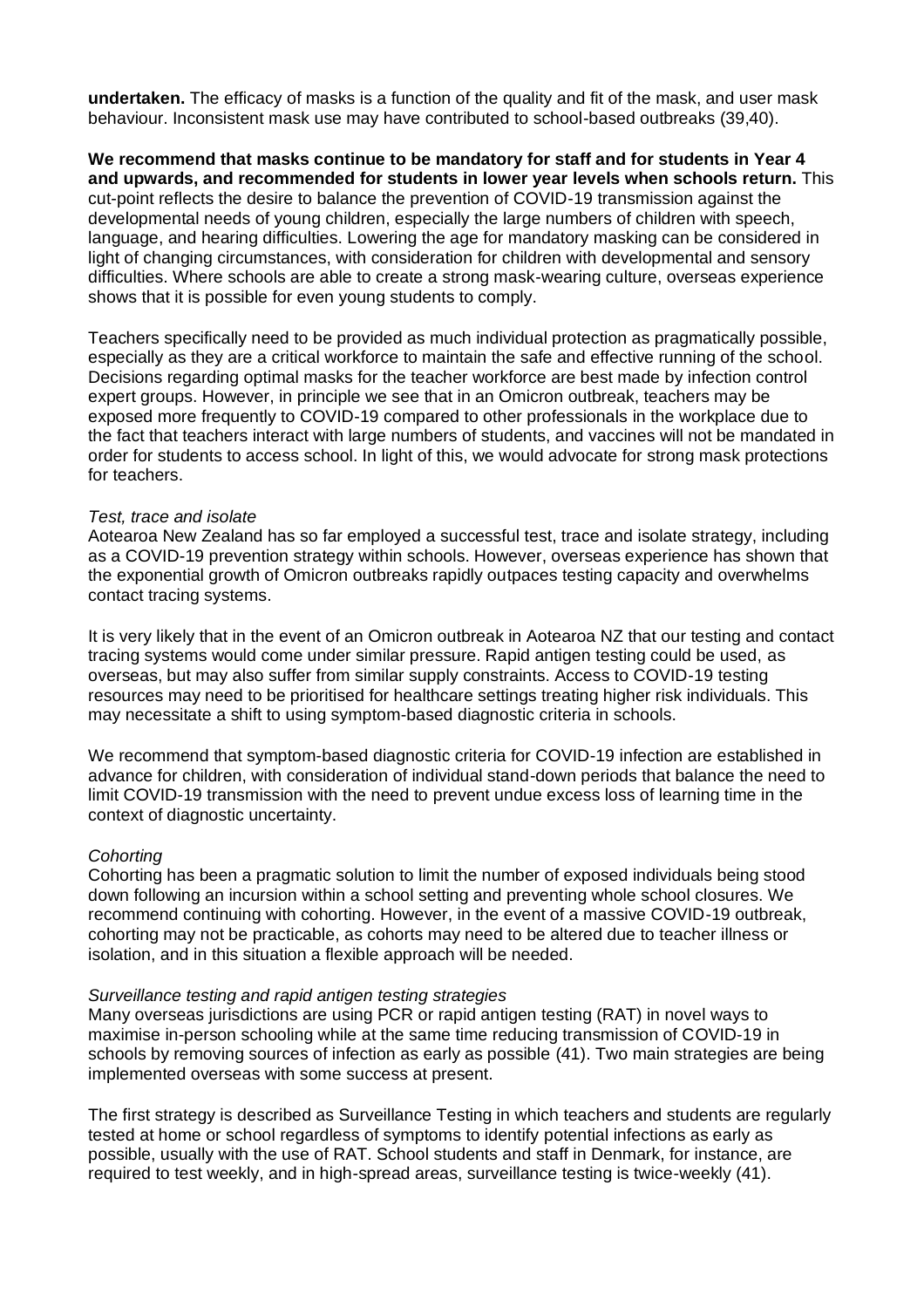The second strategy, Test-to-Stay, aims to maximise the number of in-person school days for noninfectious children who have been identified as close contacts of a case. In Test-to-Stay, children and teachers identified as close contacts have a daily RAT, either at school or at home, through the incubation period following exposure. If the test is negative and they have no symptoms, they can still attend school. The Test-to-Stay strategy has been adopted in numerous jurisdictions overseas (41).

Modelling from the Doherty Institute in Melbourne found that Test-to-Stay is "as effective for outbreak prevention as 14-day contact quarantine and dramatically reduces days of missed face to face learning." (42)

The use of surveillance testing and RAT for schools comes with significant operational challenges. If an at-home testing model is used, it is likely to be more successful in areas with good digital literacy and access to internet (e.g. if families need to complete and upload results prior to attending school). If this was to be implemented it would need to be done in a pro-equity way e.g. resources for low decile schools to undertake RAT tests on arrival at school, which has its own operational and human resource challenges. There is a global shortage of RATs for COVID-19. In the context of limited supply, from a nationwide public health perspective, RAT resources may need to be prioritised for other contexts as described for testing above. Further challenges include ensuring that home testing is performed with high fidelity, and that test results are reported accurately and acted upon appropriately.

Our discussions with leading COVID-19 paediatricians in Australia where these strategies are used have identified the need for technological infrastructure to be in place before any such strategies are rolled out. Despite supply constraints, the public health principles and modelling behind these strategies are sound. **We strongly recommend that consideration is given as to whether such strategies are workable for New Zealand and to plan to build supporting infrastructure for a time when any supply and resource constraints have eased.**

# Closing schools and online learning

We have called for the closure of schools to be an intervention of last resort. But this does not mean that we believe that schools should remain open for onsite learning at all costs. Within the COVID-19 Protection Framework, it is possible that in the event of a massive COVID-19 outbreak schools may need to close due to significant school-based outbreaks, critical numbers of staff falling ill, or due to local lockdowns.

Because of the disruptive nature of the pandemic, schools and students need to be ready to revert to online learning. Equitable access to learning is paramount. Students from disadvantaged homes may not have access to the devices needed to participate in online learning, and these same students are also at higher risk of infection or isolation, due to inequitable community spread. A student's access to school can change in an instant, and schools need to be prepared to support students quickly.

In the event of a massive Omicron outbreak, school staffing may be impacted to the point where even maintaining online learning is not possible. DHBs and the Ministry of Health are currently already working through plans to maintain healthcare services in the face of an Omicron outbreak. This planning should extend to the continued running of other essential services including schools. **To maintain learning of any form, thresholds for safe staffing need to be considered. It may be useful for the Ministry of Education, in consultation with schools and teacher unions, to produce guidance which maintains consistency between schools on these thresholds.**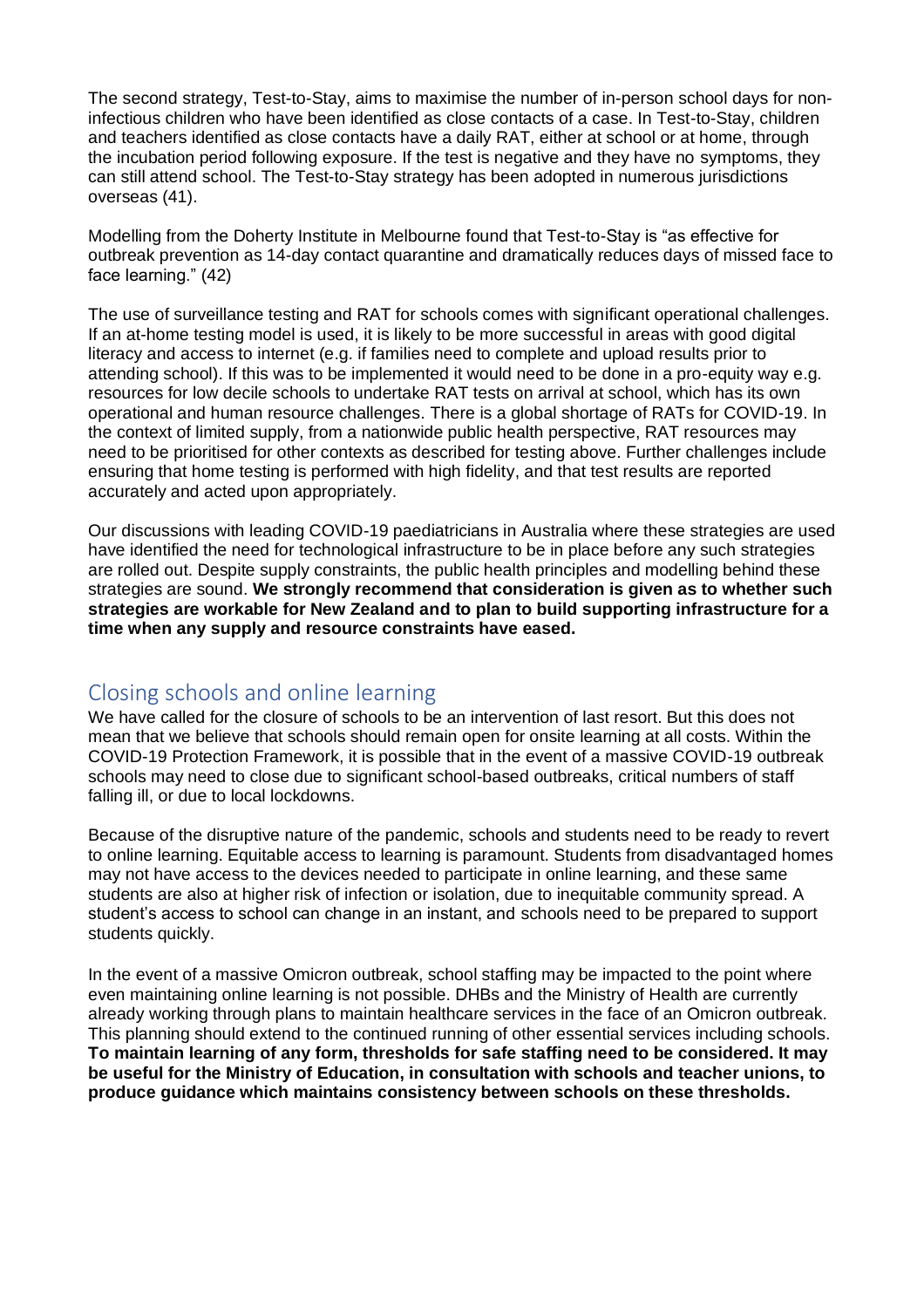# A call for outdoor student sessions in the event of school closures

Whole school closures are a blunt tool to reduce community transmission. Because the risk of transmission is very low when meeting outdoors, we urge that a more nuanced approach is taken in light of Delta and Omicron's airborne transmission.

**In the event of unavoidable school closures, we strongly advocate for the preservation of regular in-person outdoor sessions at school sites**, even if indoor learning is not feasible. These could include, for instance, physical education classes, small group learning sessions, and games for primary schoolers.

Regular outdoor sessions for students would have so many benefits at very low risk. Interactions such as these would reduce social isolation, maintain friendships and relationships with teachers, maintain a sense of belonging to the school community and familiarity with the school environment, and improve mental health and wellbeing for students. It would also provide opportunities for teachers to sight children, and for families to feel connected, retaining the vital role that schools play in our social fabric.

# Specific communication plans for children

The New Zealand government has been praised internationally for its strong communication throughout the pandemic. Press briefings have focused on the direct harms of COVID-19 infection and the need for stay-at-home measures. **The government COVID-19 communication strategy needs to become more nuanced regarding children**. Parents need to be well-informed that COVID-19 poses a lower level of risk to children compared to older age groups. Parents also need to hear of the benefits of vaccinating children, the value of in-person education, and the rationale behind mitigations in schools. Clear, culturally appropriate communication would go a long way to support parents. Without specific communication plans for children, we expect high rates of absenteeism particularly among already disadvantaged or ethnic minority communities.

## Conclusion

Aotearoa New Zealand has so far done well to keep schools open during the pandemic, in large part due to the elimination strategy. However, in a post-elimination context, prolonged school closures as a way of curbing community transmission are not an optimal, evidence-based, or sustainable strategy for children. As children and whānau become increasingly vaccinated, we need to protect them from the indirect harms of the pandemic which will be inequitably felt.

## **Should schools need to close, we advocate for the preservation of regular outdoor sessions at school for students. These opportunities for interacting with friends and teachers will maintain relationships and connection to school and come with so many benefits for children at very low risk.**

The rise of the Omicron variant means that mitigation measures to prevent COVID-19 transmission in schools is more crucial now than before. These mitigations should be embedded and maintained to allow them to be ingrained in school culture rather than trying to establish processes in a crisis.

Omicron has the potential to be very disruptive. Keeping schools open as much as possible, and as safely as possible, is the most equitable and holistic plan for children. Plans to realise this goal are urgent and necessary.

## References

1. World Health Organization. Enhancing readiness for Omicron (B.1.1.529): Technical brief and priority actions for Member States [Internet]. [cited 2022 Jan 16]. Available from: https://www.who.int/docs/default-source/coronaviruse/2021-12-23-global-technical-brief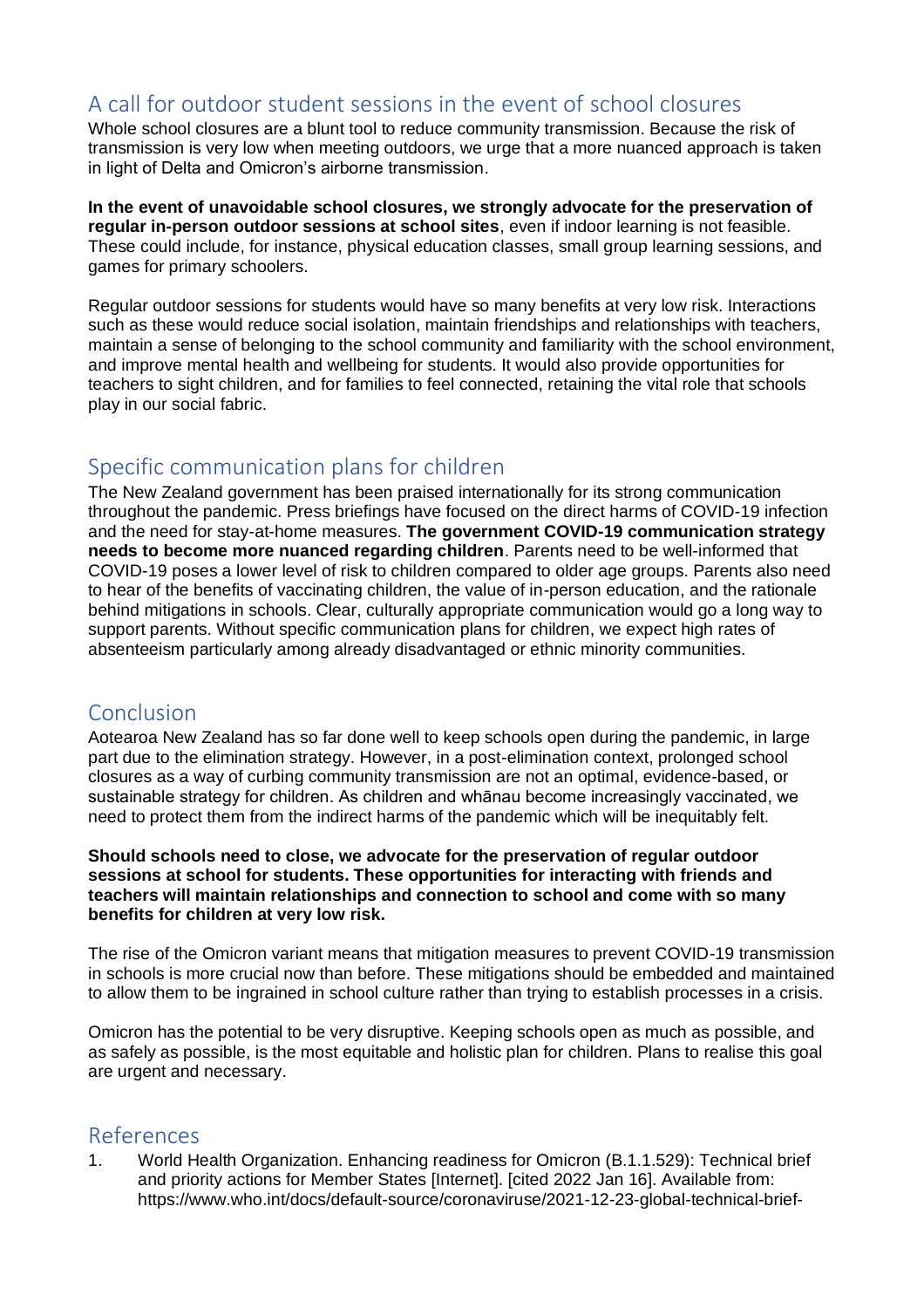and-priority-action-on-omicron.pdf?sfvrsn=d0e9fb6c\_8

- 2. Associated Press. Omicron explosion spurs nationwide breakdown of services. Newstalk ZB [Internet]. 2022 Jan 9; Available from: https://www.newstalkzb.co.nz/news/world/covid-19 us-omicron-explosion-spurs-nationwide-breakdown-of-services/
- 3. Zimmermann P, Pittet LF, Finn A, Pollard AJ, Curtis N. Should children be vaccinated against COVID-19? Arch Dis Child. 2021;0:1–8.
- 4. Sinclair O. Ethnic inequalities in health: have we made progress? Pertussis mortality and morbidity in New Zealand for Māori and non-Māori over the past century. University of Auckland; 2015.
- 5. The Royal Australasian College of Physicians. Indigenous child health in Australia and Aotearoa New Zealand [Internet]. Sydney; 2020. [cited 28 June 2021] Available from: https://www.racp.edu.au/docs/default-source/advocacy-library/indigenous-ch-statement-onich.pdf
- 6. Sinclair O, Russell J, de Lore D, Andersen E, Percival T, Wiles S. The urgent need for an equitable COVID-19 paediatric vaccine roll-out to protect tamariki Māori. N Z Med J [Internet]. 2021;134(1547):8–15. Available from: https://journal.nzma.org.nz/journalarticles/the-urgent-need-for-an-equitable-covid-19-paediatric-vaccine-roll-out-to-avoid-harmto-tamariki-maori
- 7. UK Health Security Agency. SARS-CoV-2 variants of concern and variants under investigation in England. Technical briefing: Update on hospitalisation and vaccine effectiveness for Omicron VOC-21NOV-01 (B.1.1.529) [Internet]. London; 2021. Available from:

https://assets.publishing.service.gov.uk/government/uploads/system/uploads/attachment\_da ta/file/1045619/Technical-Briefing-31-Dec-2021-Omicron\_severity\_update.pdf

- 8. Lewnard JA, Hong VX, Patel MM, Kahn R, Lipsitch M, Tartof SY. Clinical outcomes among patients infected with Omicron (B.1.1.529) SARS-CoV-2 variant in southern California. MedRxiv [preprint] [Internet]. 2022; Available from: https://www.medrxiv.org/content/10.1101/2022.01.11.22269045v1
- 9. Le Page M. Why Omicron isn't more severe in kids despite rise in hospitalisations [Internet]. New Scientist. 2022 [cited 2022 Jan 16]. Available from: https://www.newscientist.com/article/2304688-why-omicron-isnt-more-severe-in-kidsdespite-rise-in-hospitalisations/
- 10. Williams P, Koirala A, Saravanos G, Lopez L, Glover C, Sharma K, et al. COVID-19 in children in NSW, Australia, during the 2021 Delta outbreak: Severity and Disease spectrum. MedRxiv [preprint] [Internet]. 2021: Available from: https://www.medrxiv.org/content/10.1101/2021.12.27.21268348v1.article-info
- 11. Zimmermann P, Pittet L, Curtis N. How Common is Long COVID in Children and Adolescents? Pediatr Infect Dis J. 2021;40(12):e482–7.
- 12. Roessler M, Tesch F, Batram M, Jacob J, Loser F, Weidinger O, et al. Post COVID-19 in children, adolescents, and adults: results of a matched cohort study including more than 150,000 individuals with COVID-19. MedRχiv [preprint] [Internet]. 2021; Available from: https://www.medrxiv.org/content/10.1101/2021.10.21.21265133v1
- 13. Ministry of Health. COVID-19: Vaccine data [Internet]. 2022 [cited 2022 Jan 16]. Available from: https://www.health.govt.nz/our-work/diseases-and-conditions/covid-19-novelcoronavirus/covid-19-data-and-statistics/covid-19-vaccine-data#total-vaccinations
- 14. Hause AM, Baggs J, Marquez P, Myers TR, Gee J, Su JR, et al. COVID-19 vaccine safety in children aged 5-11 years - United States, November 3 - December 19, 2021. United States Centers Dis Control Prev Morb Mortal Wkly Report [Internet]. 2021;70(51–52):1755– 60. Available from: https://www.cdc.gov/mmwr/volumes/70/wr/pdfs/mm705152a1-H.pdf
- 15. Hart J, Russell F, Mulholland K. Weekly COVID-19 Vaccine Updates: Number 40 [Internet]. Melbourne; 2022. Available from: https://medicine.unimelb.edu.au/\_\_data/assets/pdf\_file/0003/4019538/Melbourne-Childrens-Campus-Weekly-COVID-19-Vaccine-Updates-13-January-2021.pdf%0A
- 16. Levy M, Recher M, Hubert H, Javouhey E, Fléchelles O, Leteurtre S, et al. Multisystem inflammatory syndrome in children by COVID-19 vaccination status of adolescents in France. JAMA [Internet]. 327(3):281–3. Available from: https://jamanetwork.com/journals/jama/fullarticle/2787495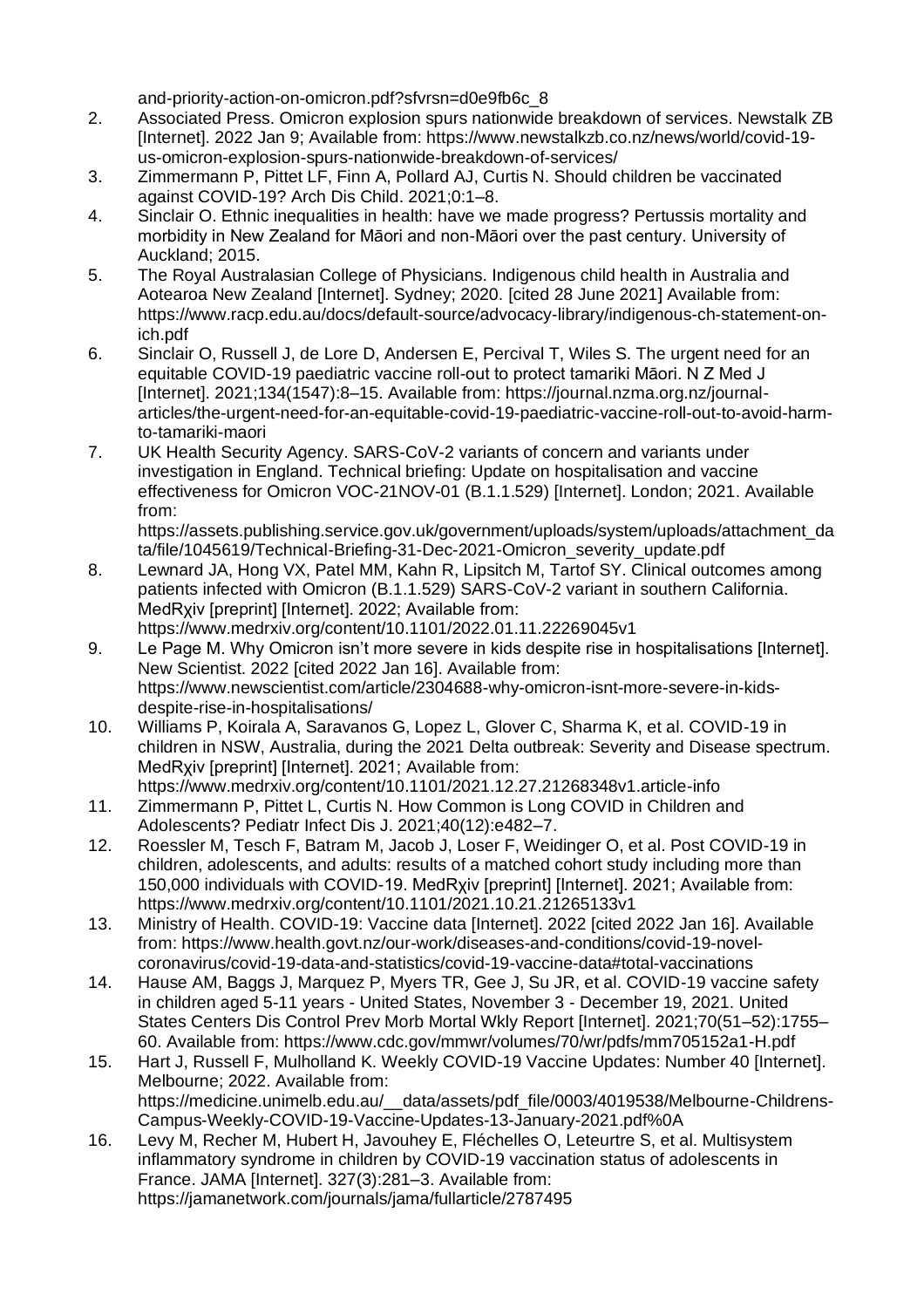- 17. Hillis SD, Blenkinsop A, Villaveces A, Annor FB, Liburd L, Massetti GM, et al. COVID-19 associated orphanhood and caregiver death in the United States. Pediatrics [Internet]. 2021;148(6):e2021053760. Available from: https://doiorg.ezproxy.auckland.ac.nz/10.1542/peds.2021-053760
- 18. Organisation for Economic Co-operation and Development. The State of Global Education: 18 months into the pandemic. [Internet]. Paris; 2021. Available from: https://doi.org/10.1787/1a23bb23-en.
- 19. Walsh S, Chowdhury A, Braithwaite V, Russell S, Birch JM, Ward JL, et al. Do school closures and school reopenings affect community transmission of COVID-19? A systematic review of observations studies. BMJ Open [Internet]. 2021;11:e053371. Available from: https://bmjopen.bmj.com/content/11/8/e053371.info
- 20. Viner R, Waddington C, Mytton O, Booy R, Cruz J, Ward J, et al. Transmission of SARS-CoV-2 by children and young people in households and schools: A meta-analysis of population-based and contact-tracing studies. J Infect [In Press. 2021];
- 21. Webb R, Russell J, Anderson P, Best E, Leversha A, Rajanaidu S. Urgent measures needed to allow the safe re-opening of Auckland schools [Internet]. Public Health Expert. 2021 [cited 2022 Jan 16]. Available from: https://sciblogs.co.nz/public-healthexpert/2021/10/11/urgent-measures-needed-to-allow-the-safe-re-opening-of-aucklandschools/
- 22. Erikson L. Disparities in educational outcomes for New Zealander students: the problem with the dominant focus on ethnicity [Internet]. Auckland; 2018. Available from: https://cdn.auckland.ac.nz/assets/auckland/about-us/the-university/officialpublications/commentary/commentary-issue-10.pdf
- 23. Green S, Schulze H. Education Awa: Educational outcomes for Māori. Wellington; 2019.
- 24. Houghton C. Underachievement of Māori and Pasifika learners and culturally responsive assessment. J Initial Teach Inq [Internet]. 2015;1:10–2. Available from: https://ir.canterbury.ac.nz/bitstream/handle/10092/11437/Underachievement of Māori and Pasifika learners and culturally responsive assessment.pdf?sequence=3&isAllowed=y
- 25. Russell F, Ryan KE, Snow K, Danchin M, Mulholland K, Goldfeld S. COVID-19 in Victorian Schools: An analysis of child-care and school outbreak data and evidence-based recommendations for opening schools and keeping them open [Internet]. Melbourne; 2020. Available from:

https://www.mcri.edu.au/sites/default/files/media/covid\_in\_schools\_report\_final\_10112020.p df

- 26. Patrick SW, Henkhaus LE, Zickafoose JS, Lovell K, Halvorson A, Loch S, et al. Well-being of parents and children during the COVID-19 pandemic: A national survey. Pediatrics [Internet]. 2020;146(4):e2020016824. Available from: https://doi.org/10.1542/peds.2020- 016824
- 27. Every-Palmer S, Jenkins M, Gendall P, Hoek J, Beaglehole B, Bell C, et al. Psychological distress, anxiety, family violence, suicidality, and wellbeing in New Zealand during the COVID-19 lockdown: A cross-sectional study. PLoS One [Internet]. 2020;15(11):e0241658. Available from: https://doi.org/10.1371/journal.pone.0241658
- 28. Walker N, Dubey N, Bergquist M, Janicot S, Swinburn B, Napier C, et al. The GUiNZ COVID-19 Wellbeing Survey: Part 1: Health and Wellbeing [Internet]. Auckland; 2021. Available from:

https://www.growingup.co.nz/sites/growingup.co.nz/files/documents/GUINZ\_Wellbeing\_Surv ey\_Part1\_FINAL NOV 2\_0.pdf

- 29. Shonkoff JP, Garner AS, Siegel BS, Dobbins MI, Earls MF, McGuinn L, et al. The lifelong effects of early childhood adversity and toxic stress. Pediatrics [Internet]. 2012;129(1):e232– 46. Available from: http://www.scopus.com/inward/record.url?eid=2-s2.0- 84855255591&partnerID=40&md5=3e5773cefc1547efe0de6b630e543fcf
- 30. Blair C, Raver CC. Poverty, Stress, and Brain Development: New Directions for Prevention and Intervention. Acad Pediatr [Internet]. 2016 Apr 1;16(3 Suppl):S30-6. Available from: http://www.ncbi.nlm.nih.gov/pubmed/27044699
- 31. Wilson N, Bennett J, Grout L, Russell J, Summers J, Baker M. Intensifying Covid-19 control measures: 5 measures for faster elimination and 5 measures to prevent future outbreaks [Internet]. Public Health Expert. 2021 [cited 2022 Jan 16]. Available from: